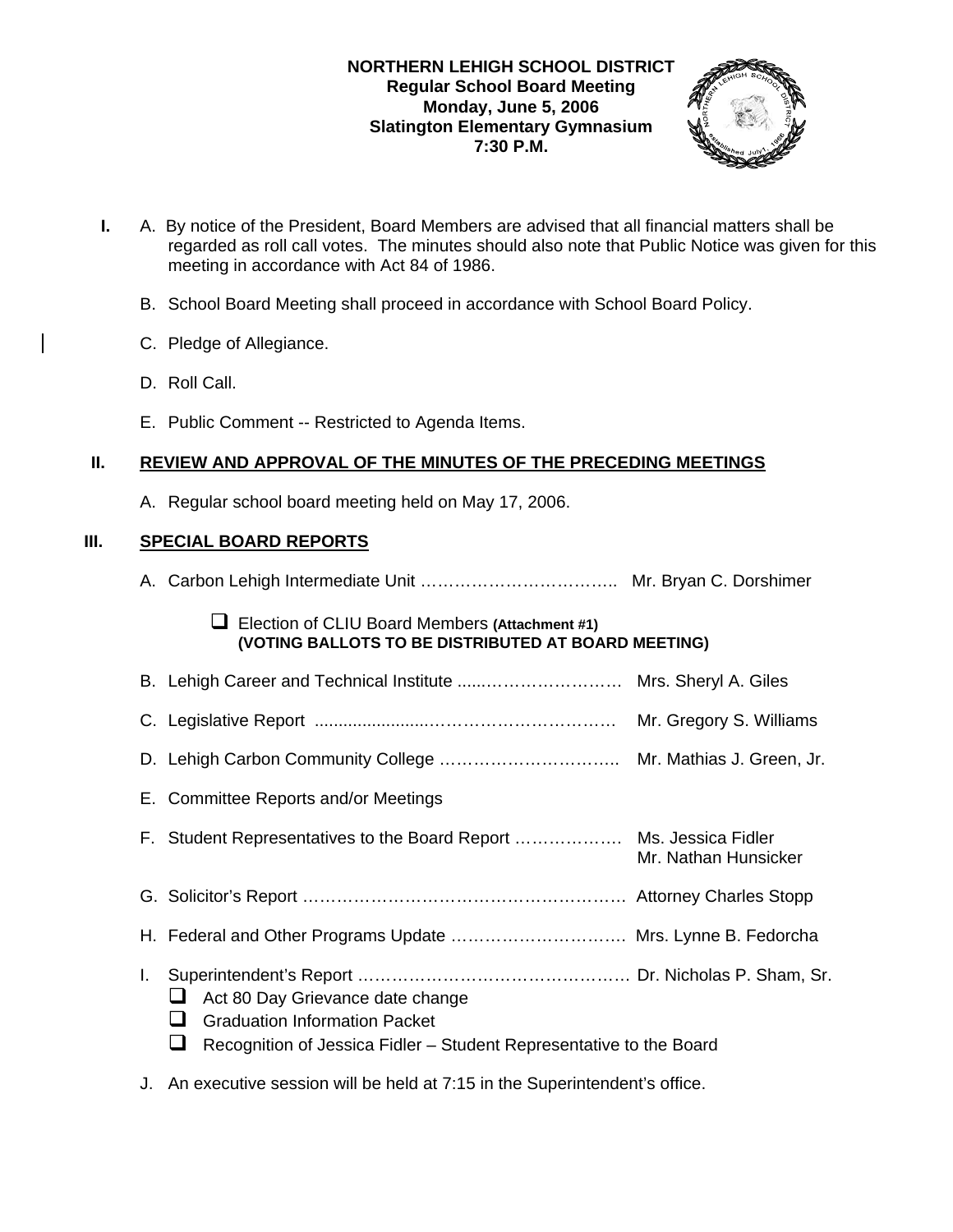# **IV. PERSONNEL**

A. 2006-2007 Co-Curricular Appointment

Head Boys Soccer Coach John Sitaras\* \$4,636.35\*\*

*\*Pending verification of clearances.* 

*\*\*Last year's rates will apply until a new Collective Bargaining Agreement is approved.* 

## B. Co-Curricular Appointments for 2006-2007

Eighth Grade Academic Challenge Elementary Scholastic Scrimmage Scholastic Scrimmage (High School) Debate Advisor Senior High Winter Intramural (Weightlifting) Senior High Winter Intramural (Weightlifting) Senior High Winter Intramural (Winter Track) Mike Lehtonen

| Head Boys Basketball Coach                    | <b>Richard Oertner</b> | \$6414.28*             |
|-----------------------------------------------|------------------------|------------------------|
| <b>Assistant Boys Basketball Coach</b>        | Dennis Rehrig          | \$4168.66*             |
| Assistant Boys Basketball Coach               | <b>Richard Mantz</b>   | \$4168.66*             |
| Middle School Boys Basketball Coach           | TBA                    |                        |
| <b>Head Girls Basketball Coach</b>            | David Oertner          | \$6,414.28"            |
| <b>Assistant Girls Basketball Coach</b>       | TBA                    |                        |
| Middle School Girls Basketball Coach          | Jason Reinhard         | \$4086.00*             |
| <b>Head Wrestling Coach</b>                   | <b>Todd Herzog</b>     | \$6414.28*             |
| <b>Assistant Wrestling Coach</b>              | <b>Brent Herzog</b>    | \$4168.66*             |
| <b>Assistant Wrestling Coach</b>              | <b>Robert Marlatt</b>  | \$4168.66*             |
| Cheerleading Advisor (Shared Stipend)         | Lil Borger             | One Half of \$2834.61* |
|                                               | Kathy Neff             | One Half of \$2834.61* |
| Eighth Grade Academic Challenge               | Kristin Skinker        | \$405.84*              |
| <b>Elementary Scholastic Scrimmage</b>        | Marlene Simock         | \$405.84*              |
| Scholastic Scrimmage (High School)            | Denise Turoscy         | \$751.32*              |
| Debate Advisor                                | Scott DeLong           | \$1286.19*             |
| Senior High Winter Intramural (Weightlifting) | Joe Tout               | $$751.32*$             |
| Senior High Winter Intramural (Weightlifting) | <b>Steve Hluschak</b>  | \$751.32*              |
| Senior High Winter Intramural (Winter Track)  | Mike Lehtonen.         | <b>ዩ751 32*</b>        |

*\*Last year's rates will apply until a new Collective Bargaining Agreement is approved.* 

C. Resignation

Accept the resignation of Brian Geiger from his position as Director of Support Services effective the end of the day on August 3, 2006.

- D. Approve merit increases for school administrators, as recommended by the Superintendent, for the 2005-2006 school year, to concur with the current Act 93 Administrative Compensation Plan.
- E. Approve the appointment of Douglas Reynolds as the Assistant Athletic Director for the 2006- 2007 school year at a stipend of \$3,500. He will assist the Athletic Director in all Athletic Director duties and responsibilities and will be responsible for athletic fund raising activities.

# **V. CONFERENCES**

A. Tammy Brown – Fluency – Tim Rasinski – Sponsored by Reading Matters – August 7, 2006 – Lancaster, PA – Registration: \$144.00 – Funding: Title I **(Attachment #2)**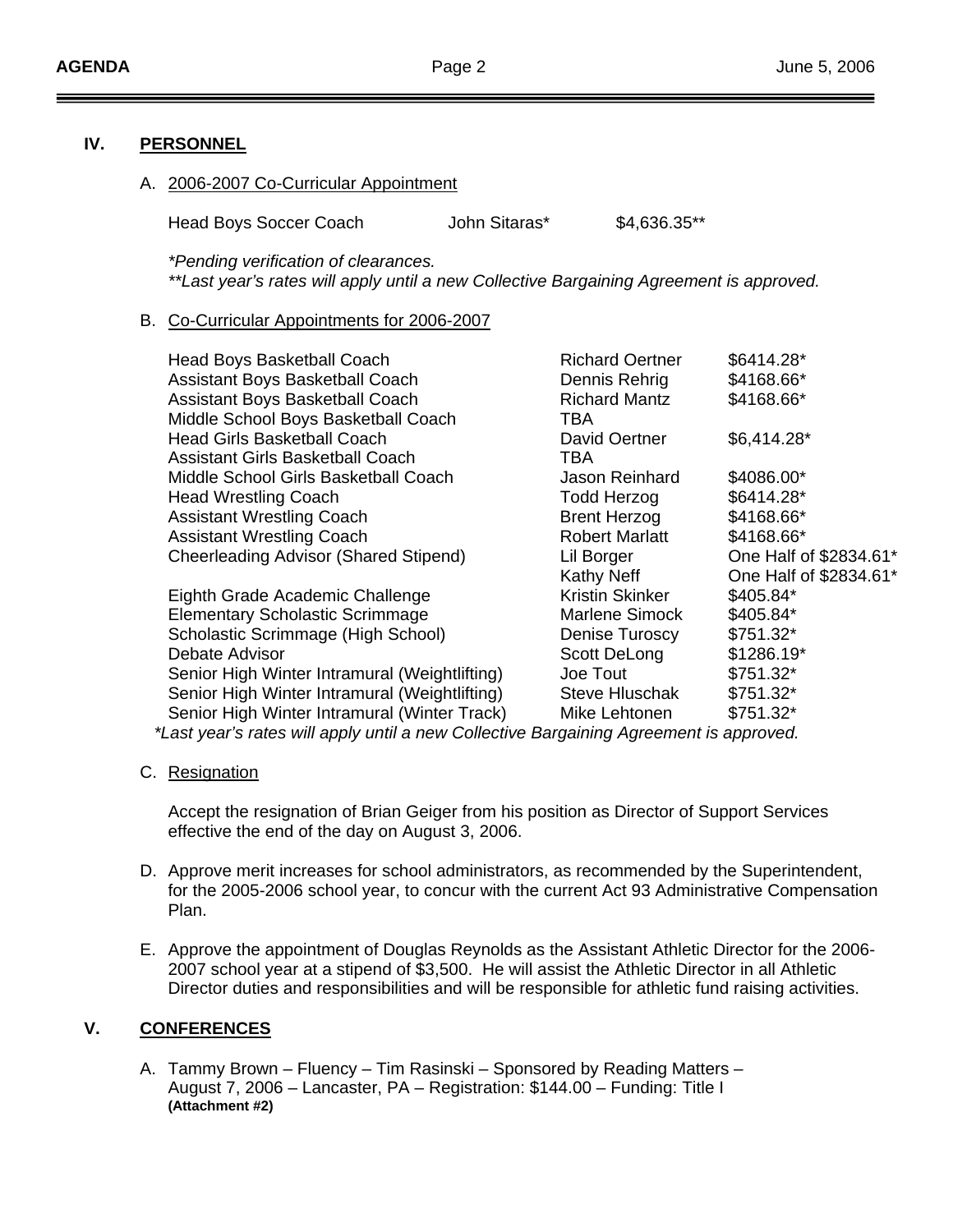## **VI. POLICY**

### A. Board Policy – First Reading

Approved to adopt new school board policy #246, Pupils, Student Wellness, as presented after first reading. **(Attachment #3)**

### B. Student Representative to the Board

Approve Rachael Parisi as a Student Representative to the Board for the 2006-2007 school year. Rachael has been elected as the junior representative to the board and will serve from September 2006 through June 2007. Nathan Hunsicker will serve as a student representative to the board as the senior representative until June 2007.

# **VII. CURRICULUM AND INSTRUCTION**

- A. Approve to authorize the administration to employ seven elementary teachers at a stipend of \$1,200.00 per teacher to conduct a Title I Summer Reading Camp for Title I eligible K-3 students based on teacher recommendation. The Reading Camp will be conducted in the Peters Elementary School from 9:00 a.m. to 12:00 p.m. Monday through Friday from July 24 through August 11, 2006. Expenses for this program will be paid for through Title I funds.
- B. Title I, Title VI, Title II & Drug –Free Schools & Communities Act 2006-2007

Approve to authorize proper officials to execute contracts for Title I, title VI, Title II, and Drug-Free Schools and Communities Acts for the 2006-2007 school year.

C. Approved the revised 2006-2007 Northern Lehigh School District School Calendar as presented. The March 23 in-service day was moved to April  $26<sup>th</sup>$  to coincide with take your child to work day. **(Attachment #4)**

# **VIII. OLD BUSINESS**

### **IX. NEW BUSINESS**

# **X. FINANCIAL**

- A. Approve the Arthurs Lestrange Cash Management Portfolio for the month of March 2006. **(Attachment #5)**
- B. Lehigh Career & Technical Institute 2006-07 Budget

The Lehigh Career & Technical Institute has approved a general fund budget for the 2006-07 school year totaling \$18,960,830 (an increase of \$1,063,870 or 5.94%) and an Academic Center budget for the 2006-07 school year totaling \$904,520 (new program). Northern Lehigh School District's portion of the 2006-07 general fund budget is \$796,761, an increase of \$24,387 or 3.16% more than the previous year. Northern Lehigh School District's portion of the 2006-07 Academic Center budget is \$28,580.88 or 3.31% proportionate share of the total budget.

C. Approve awarding of Art Supply bids for the 2006-2007 school year as presented. **(Attachment #6)**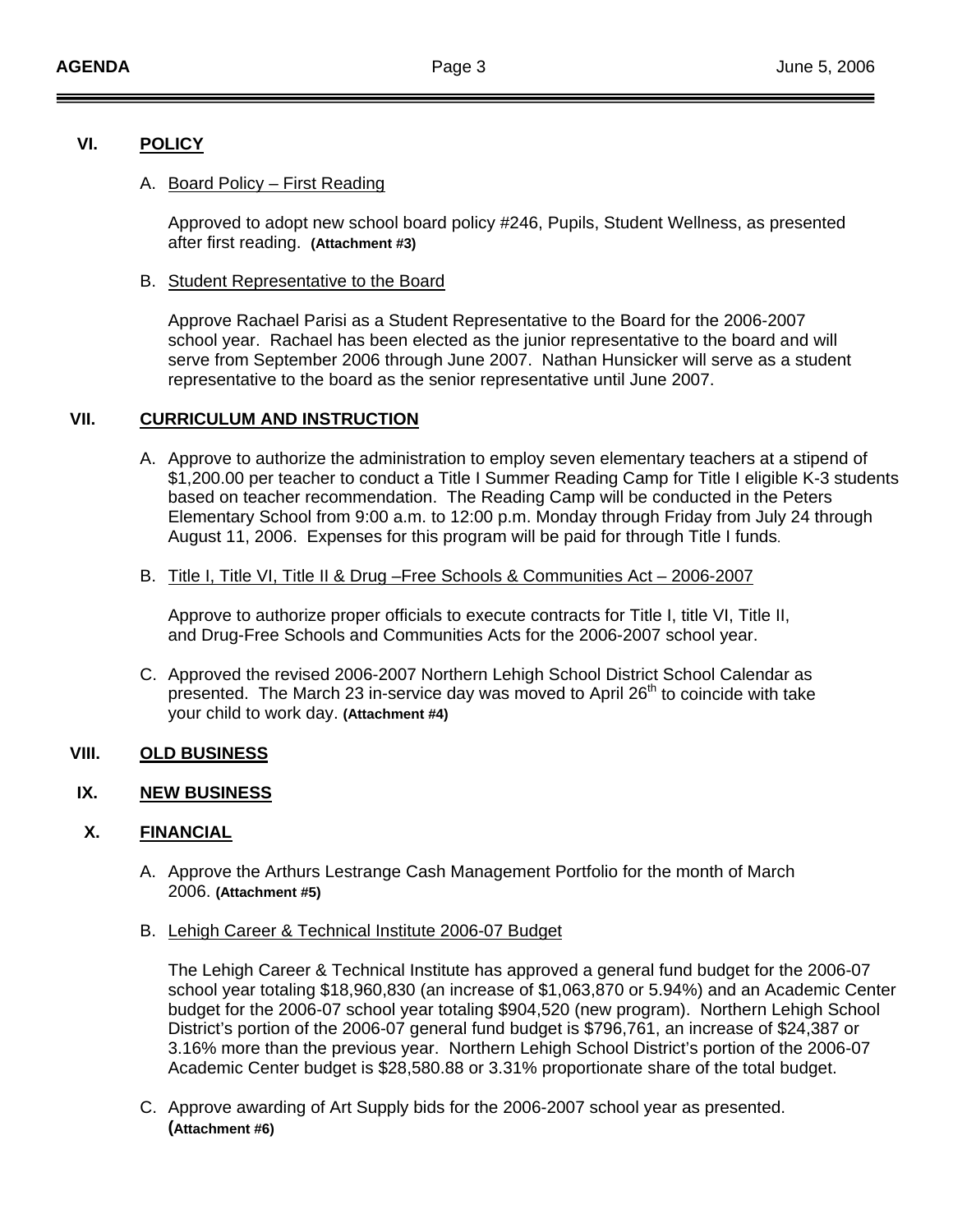- D. Approve the 2005-2006 Northern Lehigh School District Salary Schedule as presented.  **(Attachment #7)**
- E. Approve to renew the following expiring bonds for the 2006-2007 fiscal year through HRH Palley Simon Associates:
	- 1. A \$50,000 Board Secretary Bond for the term of July 1, 2006 to July 1, 2007 at an annual premium of \$175.00.
	- 3. A \$50,000 Board Treasurer Bond for the period July 1, 2006 to July 1, 2007 at an annual premium cost of \$269.00.
- F. Award insurance coverage for the 2006-2007 school year to the following companies:
	- 1. Commercial Package and Automobile (Vehicle Liability, General Liability, Property Insurance and Boiler and Machinery) Graphic Arts (UTICA) National Insurance Company –- \$54,812. The premium is an increase of \$2,214 over last year's rate.
	- 2. Commercial Umbrella Liability Insurance Crum & Foster Insurance Company \$13,566. The renewal is with the same company as last year and the premium is the same as 2005- 2006.
	- 3. School Leaders Error and Omissions Liability \$13,927 AIG-National Union. The renewal is with the same company as last year and the premium is the same as 2005-2006.
	- 4. Worker's Compensation Coverage PSBA Insurance Trust/Old Republic estimated premium of \$76,500, approximately a \$12,113 increase. This amount is an estimated total, final cost based on actual payroll figures.
- G. Authorize the following financial institutions to act as approved depositories for school district funds and or temporary investments. The Northern Lehigh School Board further authorizes the following financial institutions to transfer funds on deposit to any other bank for the credit of the Northern Lehigh School District. The Board further authorizes the Business Manager and/or Superintendent to enter into agreements, supplements or amendments to agreements to implement the foregoing operations for the 2006-2007 school year:

M & T Bank Neff's National Bank Harleysville National Bank Commerce Bank of Pennsylvania Susquehanna-Patriot Bank Wachovia National Bank Prudential-Bache Government Securities Trust Pennsylvania Local Government Investment Trust (PLGIT)

- H. Appoint Hilb, Rogal and Hamilton Company (HRH) Palley Simon Associates as the district insurance broker for Property, Casualty, Liability and Workers' Compensation insurance for the 2006-2007 school year.
- I. Approve to grant permission to the business office to pay construction, insurance, and utility bills that are scheduled for payment during the month of July as required by contract. There is no scheduled board meeting in July.
- J. Approve the appointment of Statewide Tax Recovery as the delinquent per capita tax collector for the 2006-2007 school year.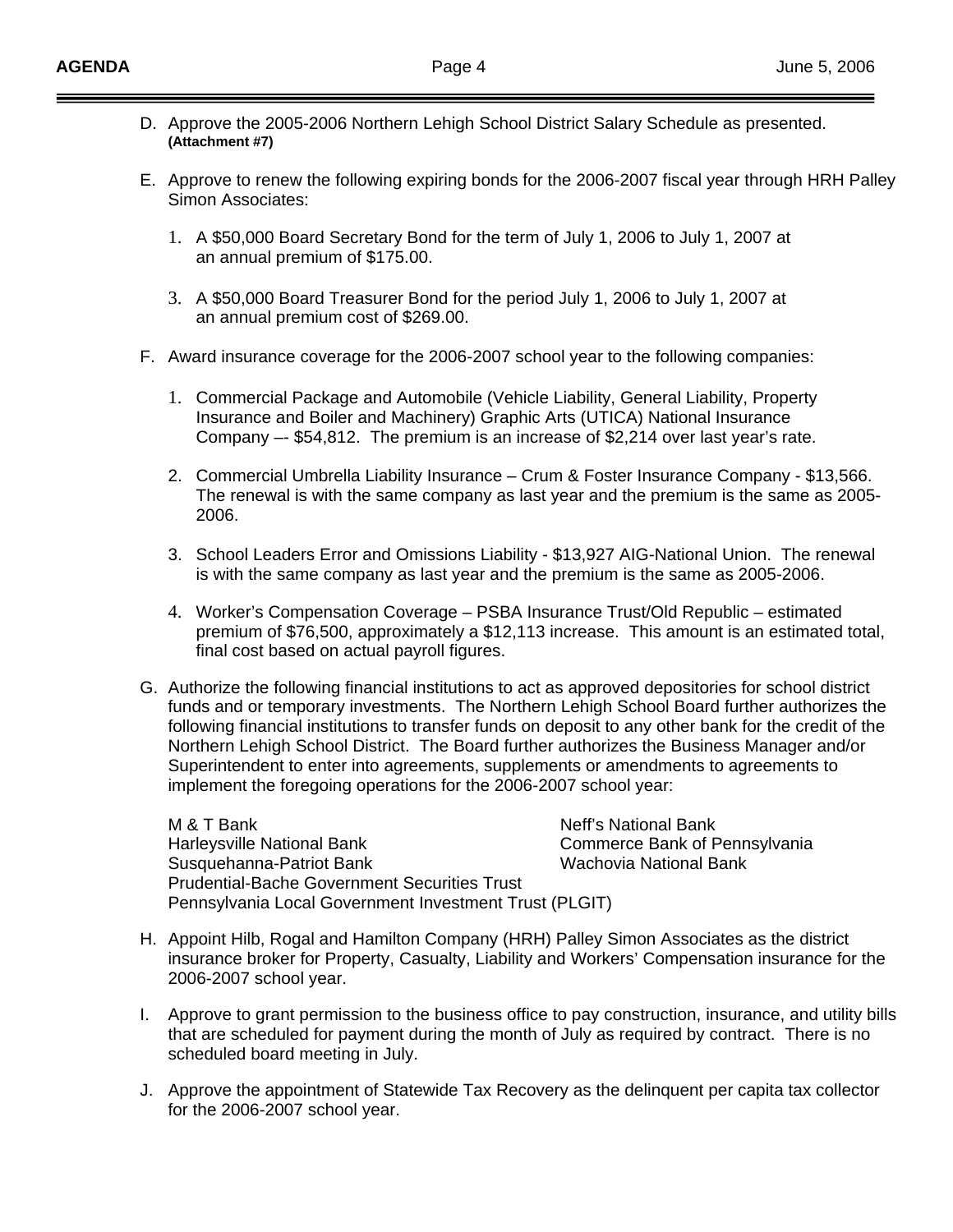- K. Approve to accept the agreement between Northern Lehigh School District and Slatington Borough to terminate the use of the EIT office located at 125 S. Walnut Street in Slatington. **(Attachment #8)**
- L. Approve a maintenance agreement for the 2005-2006 school year with Allentown Sewing Machine Outlet. The agreement covers sewing machines located as follows:

 Middle School – 12 machines at \$30.00 per machine plus parts = \$360.00 Senior High School – 26 machines at \$30.00 per machine plus parts = \$780.00

### **XI. LEGAL**

### **XII. CORRESPONDENCE**

## **XIII.** I**NFORMATION**

- A. Minutes of the Carbon Lehigh Intermediate Unit 21 Board of Directors meeting held on April 20, 2006.
- B. Minutes of the Washington Township Board of Supervisors meeting held on April 11, 2006.
- C. Minutes of the Borough of Slatington Parks & Recreation Commission meetings held on May 15, 2006.
- D. Minutes of the Lehigh Carbon Community College Board of Trustees Meeting held on May 4, 2006.
- E. Receipt of Donations 2005-2006 School Year
	- \$1,608.00 From West Side Hammer Electric In Memory Of James Guth to purchase computer workstations in the high school library.
		- \$160.00 From S.H.S. Class of 1939 In Memory Of Harry Ernest, Grace Oswald, Catherine Roberts Rabuch and Eva Pugh and In Honor Of the 12 remaining 1939 class members to purchase books for the high school library.
	- \$5,500.00 From Peters Elementary Activity Fund (\$1,250), Slatington Elementary Activity Fund (\$1,250), Northern Lehigh Elementary PTO (\$2,500), and Lehigh County Farm Bureau (\$500) to purchase supplies for the Ag Fair held at Slatington Elementary in May.
	- \$2,300.00 From Northern Lehigh Educational Foundation to use to pay stipends for the Bigs & Littles Progam at Peters Elementary.
	- \$1,025.00 From Woman's Club of Slatington (\$100), Randall & Joan Varilek (\$100), Northern Lehigh Education Foundation (\$325), Christine Stafford (\$100), Slatington Lions Club (\$100), Dr. Nicholas & Jacqueline Sham (\$100), Rotary Club of Slatington (\$100), and Eugene Mayberry (\$100) to be used for Debate Team and Scholastic Scrimmage transportation.